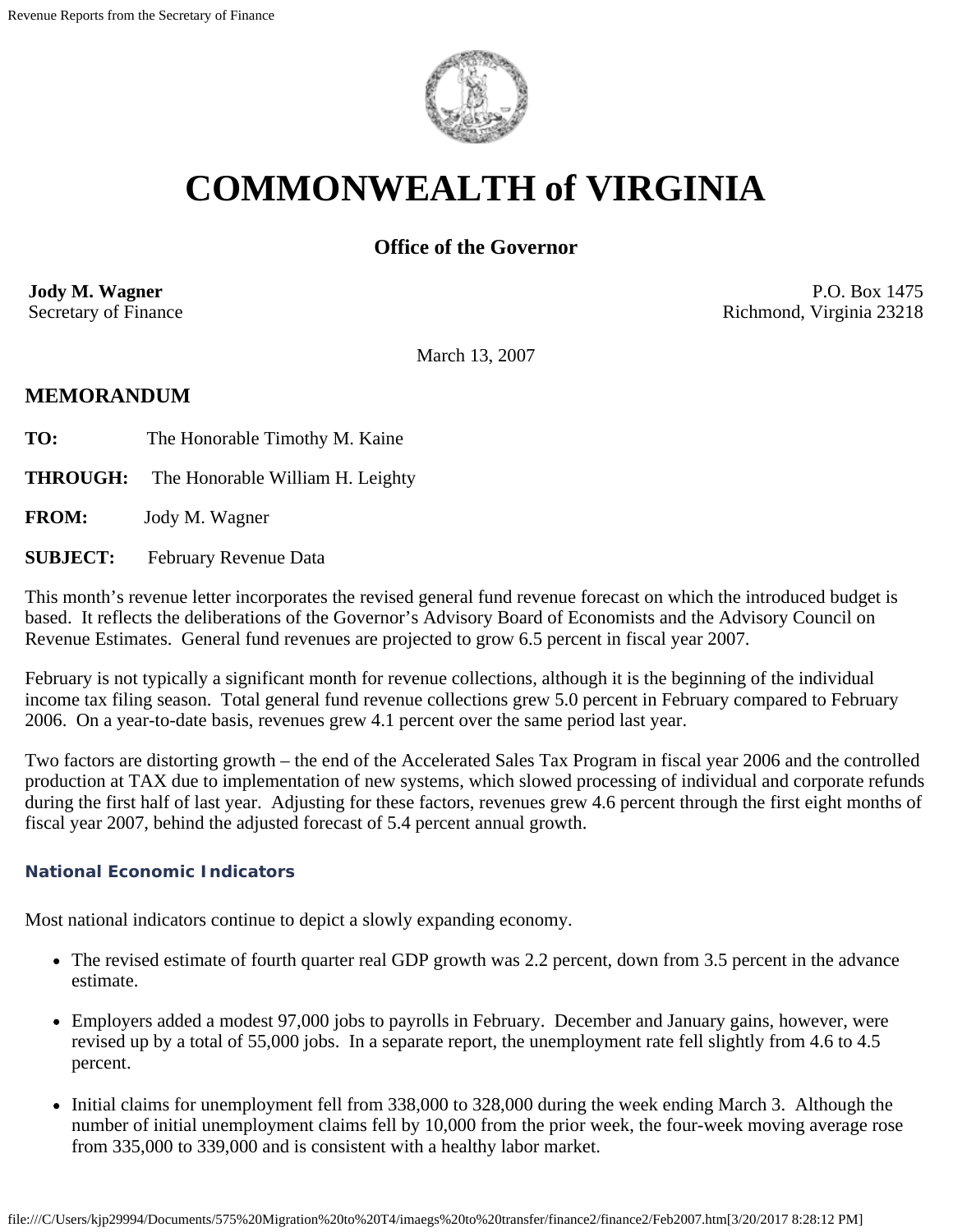- The Consumer Price Index increased 0.2 percent in January, following a flat November and a 0.4 percent increase in December. Core inflation, excluding food and energy, has increased 2.7 percent over the last year.
- The Institute of Supply Management index rebounded to 52.3 in February (up from 49.3 in January), indicating the manufacturing sector is expanding.
- The Conference Board's index of leading indicators rose 0.1 percent to 138.5 in January, following a 0.6 percent increase in December. Growth in the index is consistent with a slowly growing economy.
- The Conference Board's index of consumer confidence rose from 110.2 to 112.5 in January, its highest level since August 2001 and its fourth consecutive monthly gain. Improvement in the current assessment drove the gain.

#### **Virginia Economy**

The Virginia Employment Commission has released re-benchmarked employment data for calendar years 2005 and 2006. The revised data indicate that Virginia payroll employment increased 1.7 percent during calendar year 2006, equaling the rate of growth previously reported. Statewide, employment grew 1.2 percent in January. Northern Virginia posted job growth of 1.8 percent in January. Jobs grew by 1.4 percent in Hampton Roads, 2.0 percent in Richmond-Petersburg, and 2.1 percent in the western MSAs. The unemployment rate rose from 2.7 percent to 3.2 percent in January.

The Virginia leading index rose 0.2 percent in January, its second consecutive monthly increase. Rising auto registrations and declining initial unemployment claims drove the increase. Building permits posted a slight decline. The regional indices increased in four of the state's eleven metropolitan areas in January: Northern Virginia, Richmond, Hampton Roads, and Blacksburg. The leading index was unchanged in Roanoke and fell in the remaining MSAs.

#### **February Revenue Collections**

February is not typically a significant month for revenue collections, although it is the beginning of the individual income tax filing season. Total general fund revenue collections grew 5.0 percent in February compared to February 2006. On a year-to-date basis, revenues grew 4.1 percent over the same period last year.

**Individual Income Tax Withholding (54% of general fund revenues):** Collections of payroll withholding taxes grew 4.5 percent in February compared to February 2006. Year-to-date withholding growth is 6.4 percent, ahead of the projected annual growth rate of 5.7 percent.

**Individual Income Tax Nonwithholding (18% of general fund revenues):** February is not typically a significant month for nonwithholding collections. A total of \$58.3 million was collected in February, compared with \$48.1 million in February of last year.

To date, about 40 percent of the nonwithholding forecast has been collected, and collections during this period are 8.9 percent above the same period last year, which is below the projected annual growth of 10.2 percent. The majority of the remaining collections in this source will occur in April and May, with both final payments for tax year 2006 and estimated payments for the current year due May 1.

**Individual Income Tax Refunds:** In the latter half of 2005, the transition to a new computer system required TAX to process a limited number of tax returns in the fall, resulting in few refunds for that period. With the new system in place, TAX returned to a normal schedule for processing this year. Through February, \$618.1 million in refunds has been issued compared with \$450.0 million in the same period last year. For the filing season beginning January 1, about 873,000 refunds have been issued, compared with 803,000 issued in the same period last year.

**Sales Tax (20% of general fund revenues):** Collections of sales and use taxes, reflecting January sales, grew 12.4 percent in February. February receipts include post holiday sales and gift card purchases, and complete the holiday